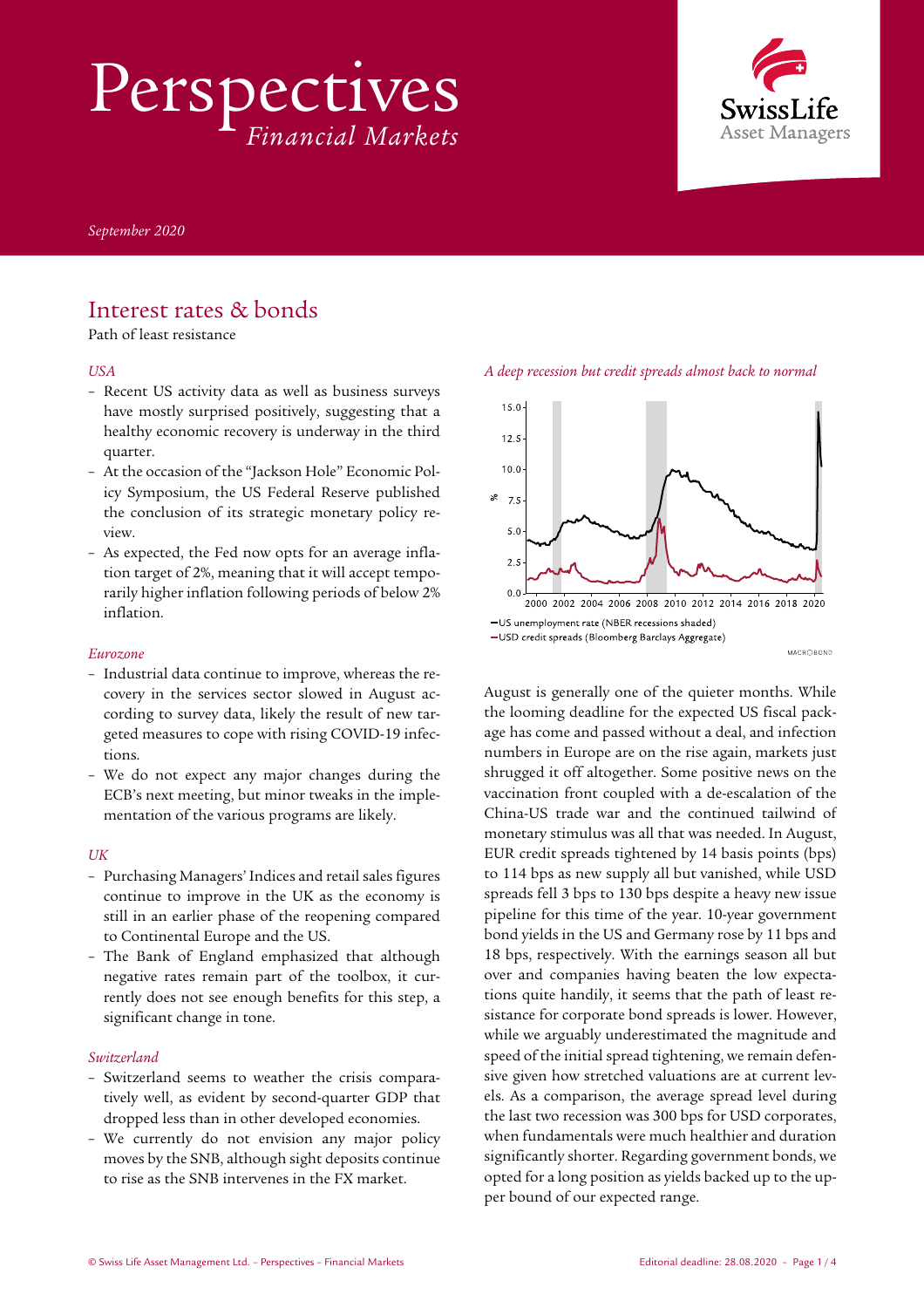# **Equities**

US information technology sector shines

### *USA*

- While most equity regions have lost momentum, US markets have continued their tremendous recovery into August. This can be mostly attributed to the large weight of IT firms within US equity indices.
- Unless the tech sector reverts, for which we currently see no catalysts, US stocks will likely continue to outperform.

#### *Eurozone*

- The Citi Economic Surprise Index, which measures incoming data against expectations, has improved significantly, and the Eurozone Purchasing Managers' Indices imply a strong recovery during the third quarter.
- The performance of Eurozone equities does not yet reflect the improvement in economic momentum as they have underperformed other regions for two months now. We think that there is room for positive surprises in the Eurozone equity market for the weeks to come.

### *UK*

- In this global recession, the UK is among the hardest hit developed economies. In addition, no material progress has been achieved regarding EU-UK trade negotiations. UK equities extended their significant underperformance in August.
- We see limited room for optimism and expect continued underperformance of the UK equity market.

### *Switzerland*

- In this crisis, the Swiss economy got away with a black eye. As expected, GDP dropped by 8.2% in the second quarter, which is less than the decline in other major developed economies except Japan.
- Consequently, the stock market has been quite robust during the past months and we do not expect this to change going forward. In particular we expect Swiss stocks to outperform in any potential market downturn.

### *Tech sector driving the S&P 500*



<sup>-</sup>S&P 500 Index -S&P 500 excluding IT stocks -IT stocks within S&P 500 -Apple, Amazon, Microsoft, Facebook, Alphabet MACROROND

The US equity market has delivered a stunning outperformance year-to-date, despite all the negative noise stemming from the COVID-19 pandemic, domestic politics and geopolitical tensions. The reason for the outperformance is the high weight of the information technology ("tech") sector within the major capitalization-weighted US equity indices. Without tech, the S&P 500 would still be well below pre-crisis levels, as the chart above illustrates. How sustainable is the rally of the US tech sector? Valuations have indeed skyrocketed. The price-to-earnings ratio (P/E) of the Nasdaq was moving in a range of 13-23 in the past decade and has now surged to around 32. However, as mentioned in last month's edition of this publication, valuation metrics are a less meaningful gauge for investors in crisis times, when earnings expectations are moving rapidly. There are also some fundamental reasons for these lofty valuations. First and foremost, the crisis is turbo-charging the digital transformation. Tech companies are the big winner of the crisis, which is also reflected in relatively solid company earnings. Tech stocks in the S&P 500 have overshot earnings expectations in the second quarter by 13%, while sales figures have exceeded expectations by 6%. Given this solid earnings situation, a correction in tech stocks, which would be the most likely trigger of a broader market correction, does not seem to be around the corner. On top, the persistent low interest rate environment supports these "growth stocks" from a business perspective (they have more growth projects to finance as compared to traditional "value stocks") and valuation perspective (their cash flows lie further in the future and are discounted to higher present values).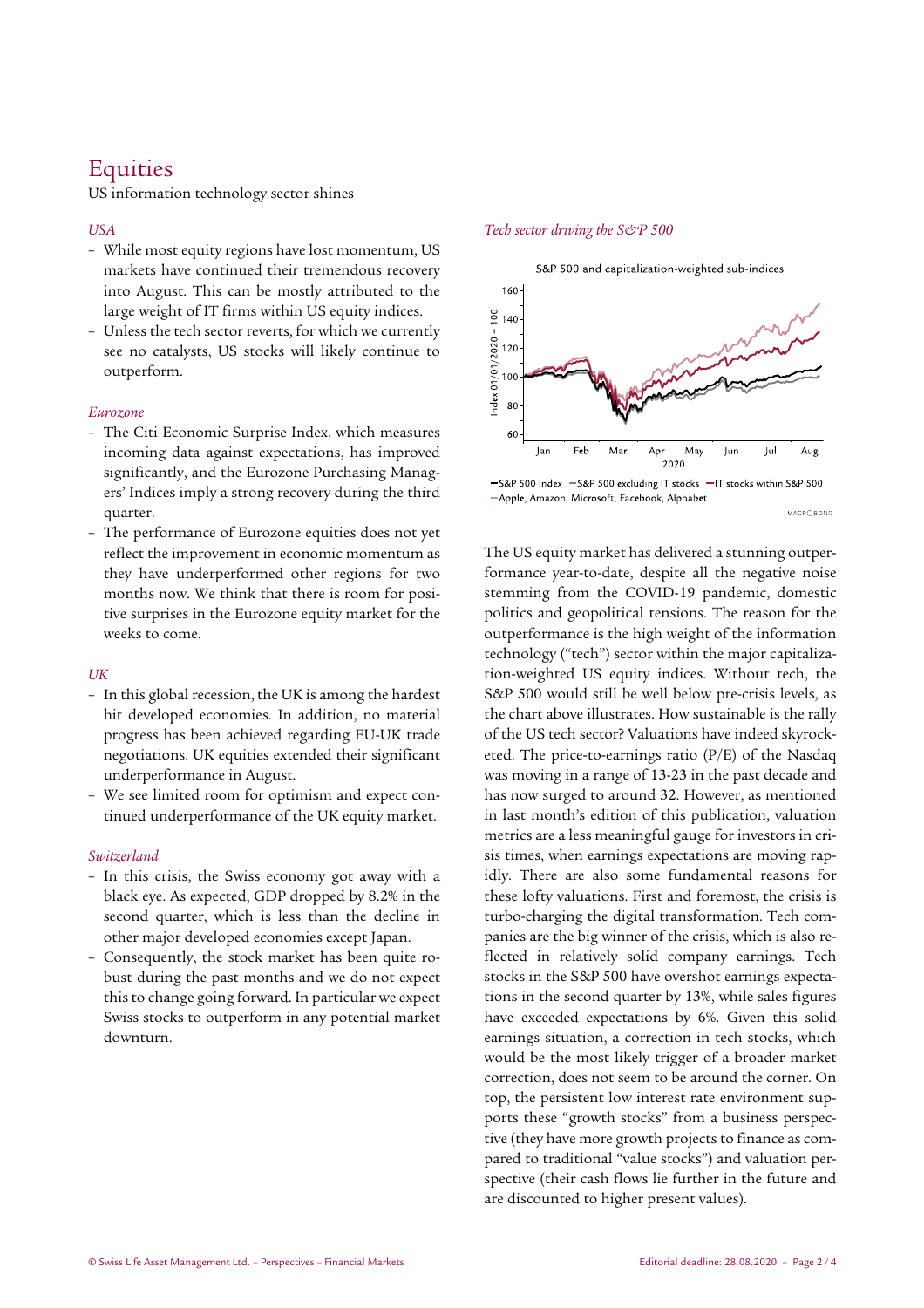# Currencies

Turning neutral on EUR/USD

## *USA*

- After a big drop in July, the USD only depreciated marginally on a trade-weighted basis in August. The USD mainly lost against the renminbi and commodity-related currencies such as CAD.
- For the rest of the third quarter, we expect the USD to move sideways against EUR, CHF and JPY. Economic data should remain solid, mitigating the potential negative influence stemming from domestic political risks.

### *Eurozone*

- The EUR appreciation trend, which had been supported by a sharp rebound in economic activity in July, was halted in August as economic data came in again more mixed.
- We have turned neutral on EUR/USD and see EUR/CHF trading around the current 1.075 level in the near-term.

## *UK*

- Sterling was the surprising outperformer in August. Contrary to our expectations, GBP continued to appreciate against USD and even gained against EUR.
- Sterling was likely supported by upbeat business survey data. We indeed expect a strong rebound of activity in the third quarter after a horrid second quarter, but remain cautious regarding the mediumterm economic prospects. In addition, EU-UK trade negotiation are unlikely to advance in September, hence our negative view on GBP/USD.

## *Switzerland*

- On a trade-weighted basis, the CHF remained stable in August.
- We reiterate our neutral view on EUR/CHF. As the past months have shown, the SNB stands ready to counteract any potential appreciation pressure on CHF by intervening in the currency market.

## *Japan*

- Usually a rather volatile currency, JPY barely budged against USD in August.
- We think this is unlikely to change in the near-term and have thus adopted a neutral view on USD/JPY.

#### *A rare occurrence: EUR leading the pack*



After a three-month rally that made the EUR the world's best-performing major currency this year, EUR exchange rates lost steam in August. EUR/USD stabilised at around 1.185 and EUR/CHF at around 1.075. However, the latter still enjoyed support from the SNB, as indicated by the continuous increase in sight deposits at an average weekly pace of CHF 2 billion. At this point, we see further EUR appreciation against USD as rather unlikely and opt for a neutral view on the currency pair. While domestic political risks persist in the US (a potential negative for USD), the situation regarding economic momentum looks more balanced now. In July, we saw a strong rebound of activity in Europe, but August surveys indicate a slower recovery going forward. One reason might be new targeted restrictions that were imposed in many European economies due to a re-acceleration of COVID-19 infections. We also have a neutral view on EUR/CHF and USD/JPY but with a negative bias on both pairs. Risky assets are currently pricing in a lot of positive developments. Hence, any setback on economic data or flareup of political risk could swiftly put the safe-havens CHF and JPY back into investors' focus and lead to appreciation pressure.

Meanwhile, the most surprising recent currency move pertains to sterling, which appreciated against EUR and USD in August. Admittedly, UK survey data indicate a rapid recovery in the third quarter, but we still expect the UK economy to be among the last major economies to return to pre-crisis levels, while no nearterm progress on EU-UK trade negotiations is in the cards. Hence, we reiterate our negative view on GBP/USD.